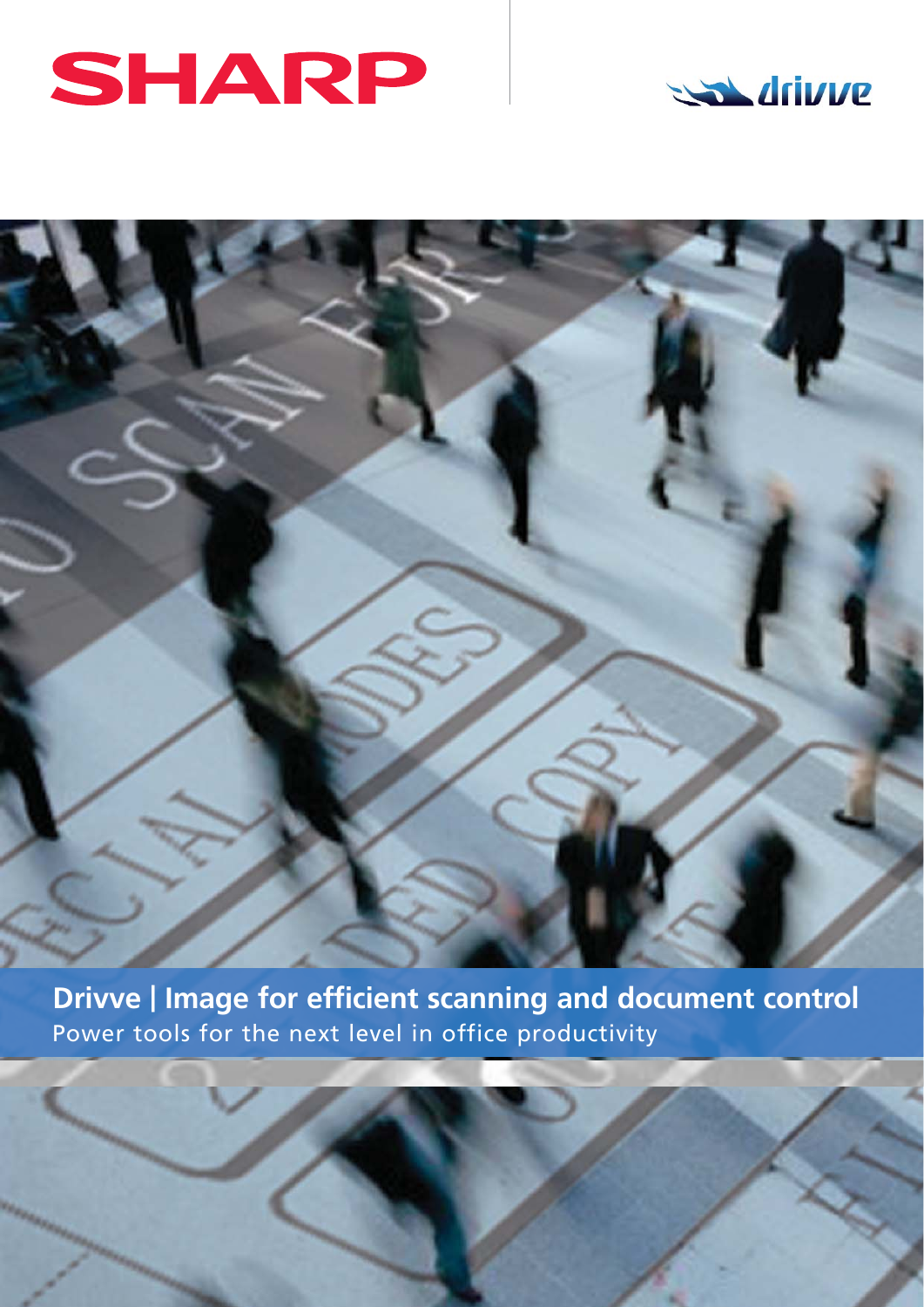### **EFFICIENT** WORKFLO



# **DRIVVE** | **IMAGE:**  A SMARTER WAY TO WORK

Drivve | Image is a suite of powerful software tools that was developed for Sharp OSA-enabled MFPs to eliminate time-consuming, error prone manual processes from ordinary office activities.

Here's just one example of how you can work smarter with Drivve | Image and Sharp OSA® (Open Systems Architecture).

#### **Application example: effortless document management**

Picture this: You have a number of documents to scan; perhaps a collection of invoices, estimates, drawings and specifications.

With an ordinary MFP, you'd have to scan the documents, open and review them on your PC, (and maybe go back and repeat the scanning process if they are skewed), name them, file them and distribute them by email or fax as needed. That's a lot of work.

If you're scanning on a Sharp OSA-enabled MFP with Drivve | Image, you simply choose a network folder directly from the MFP LCD panel, fill in an index field and let the machine do the rest. That's all there is to it. Your colleagues can retrieve and print perfect copies directly from their nearest Sharp OSA-enabled MFP.

And that's just the start. With a little imagination, Drivve | Image can bring new levels of efficiency and productivity to all manner of everyday workflows.

#### **Drivve** | **Image components in brief**



**Scanner Power Tools -** for faster, easier, smarter scanning with advanced image correction for more legible copies.



**Optical Character Recognition** - an OCR module with multi-language support for scanning to editable, searchable file formats. (Option for Scanner Power Tools)



**Bar Code Module** - works with Scanner Power Tools to automatically recognise more than 20 industry standard bar code types. (Option for Scanner Power Tools)



**Universal Database Connector -** for an integrated connection between the Sharp MFP and your corporate database, plus easy scanning direct to any network destination.



**Email** | **Fax Connector -** Integrates with email and fax servers for single-step scan-and-fax or scan-and-email to anyone in your address book.



**DRIVVE |** AUTOMATION FOR **ACCURACY** AND **EFFICIENCY**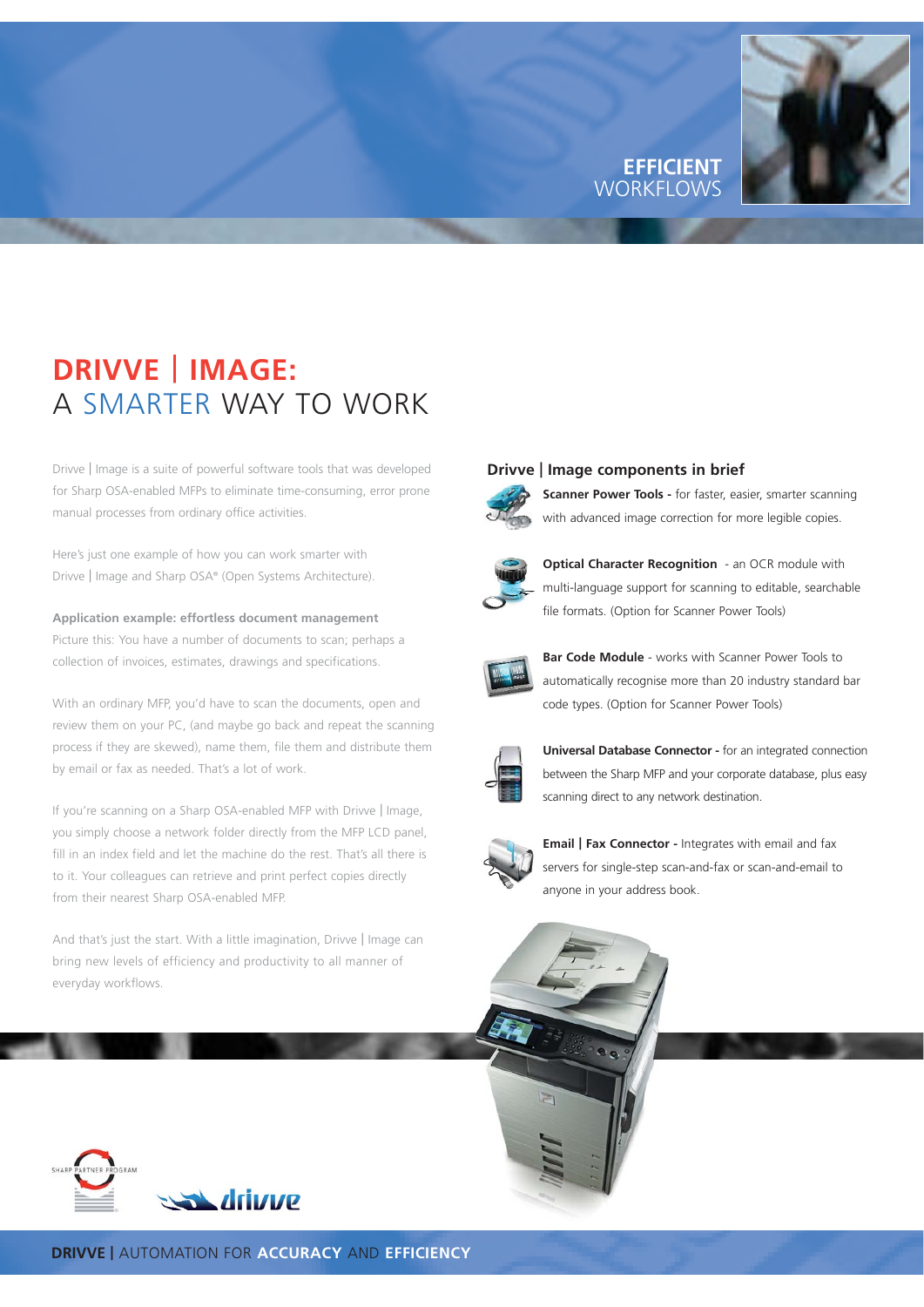

### SCANNER POWER TOOLS

Scanning multiple mixed documents has never been quicker, easier or more accurate. The Drivve | Image Scanner Power Tools add a host of valuable functions to your Sharp OSAenabled MFP, including advanced image cleaning for premium quality documents; blank-page deletion to eliminate waste, blank-page separators for creating separate files even while scanning in batches, and much more.

#### **AT A GLANCE**

- *• Blank-Page Separators - separate your documents with blank pages to create separate files.*
- *• Blank-Page Deletion - reduce waste by automatically deleting blank pages from the print run.*
- *• Bates Stamping - annotate and paginate your documents at the point of scan.*
- *• Image Cleaning - de-skew scanned pages and remove unwanted speckles, lines and other blemishes.*



- *• Scanner Manager - create scan targets in seconds; scan and print simultaneously; enhance security with Active Directory access control.*
- *• Browse to Folder - find what you're looking for fast, by browsing network directories from the MFP; protect confidential directories by adding security.*
- *• Filename Generation - define and enforce file-naming conventions for easier document management and retrieval.*
- *• File Format Conversion - convert scanned documents into most standard industry formats.*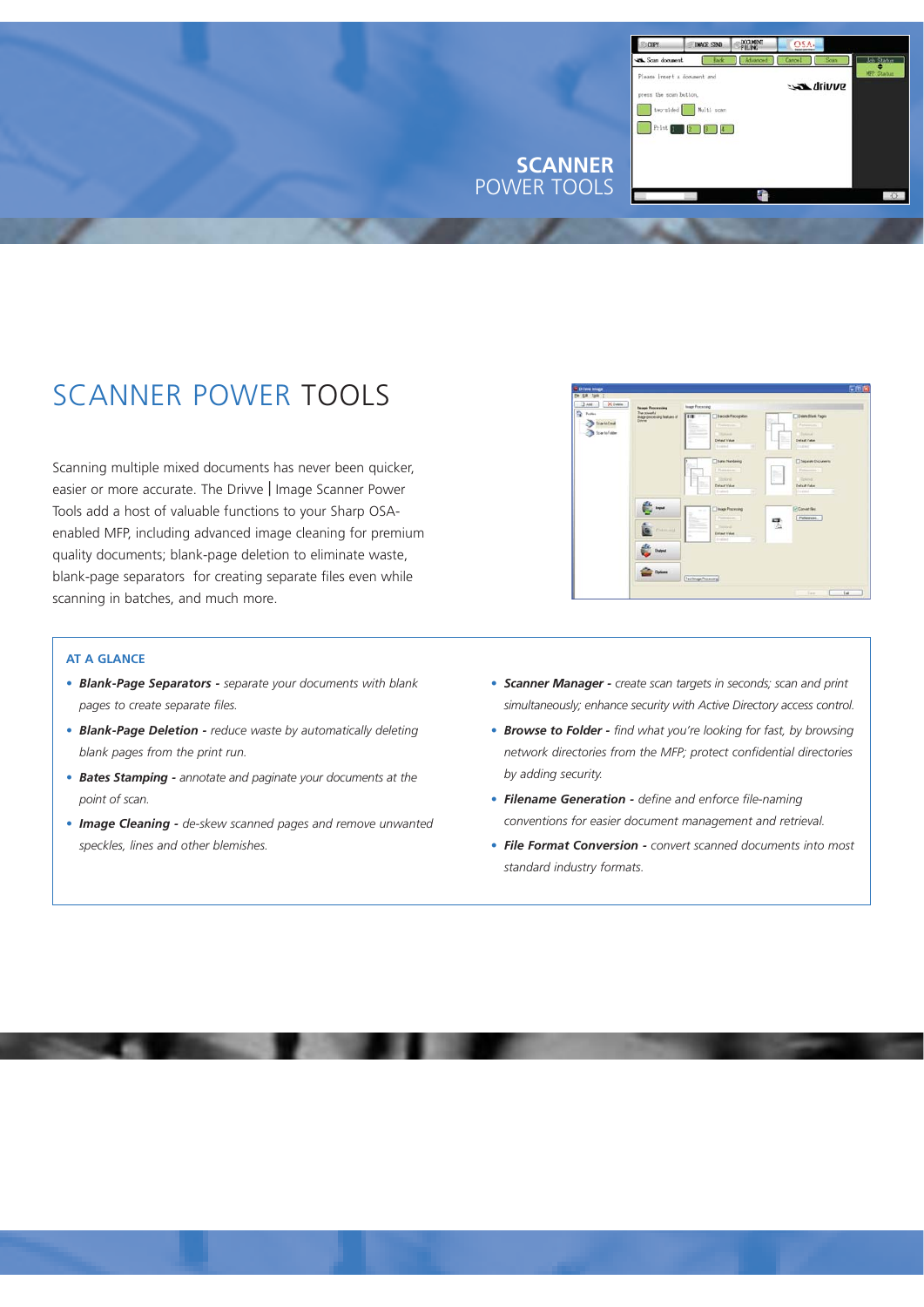

### OPTICAL CHARACTER RECOGNITION BAR CODE MODULE

Available as an option for Scanner Power Tools, the powerful Optical Character Recognition module lets you scan documents directly into a wide range of editable, searchable, machine-readable file formats.

Adding the Drivve | Image Bar Code Module to Scanner Power Tools accelerates and streamlines your document workflow by harnessing the efficiency of bar codes. For maximum convenience, most of the popular 1- and 2- dimensional bar codes are supported, regardless of where they appear on the page.

#### **AT A GLANCE**

- *• Creates readable and searchable PDF documents, including password protected PDFs and PDF/A files for long-term archiving.*
- *• Generates a variety of new searchable output formats (PDF, PDF/A, RTF, Text, Microsoft Word and Excel)*
- *• Supports metadata exporting to third-party applications (CSV or XML)*
- *• Includes multiple language support for scanning documents in up to nine different languages.*
- *• An autorotation feature automatically detects and corrects incorrectly orientated (e.g. upside down) pages.*

### **AT A GLANCE**

- *• Reads more than 20 industry-standard 1D & 2D bar codes.*
- *• Reports the type, position and recognition-confidence (configurable) for all bar codes.*
- *• Reads almost all bar code orientations: horizontal, vertical, skewed 45 <sup>o</sup>*
- *• Automatically detects bar codes anywhere in an image.*
- *• Allows you to specify a bar code location on an image, indicate a default orientation and configure the maximum number of bar codes to be read.*

#### **SUPPORTED BARCODES**

- *•* Code 39 *•* Patch Code
- *•* Interleaved 2 of 5 *•* PDF417
- 
- 
- *•* DataLogic
- 
- *•* EAN128 *•* DataMatrix
- PostNet and many more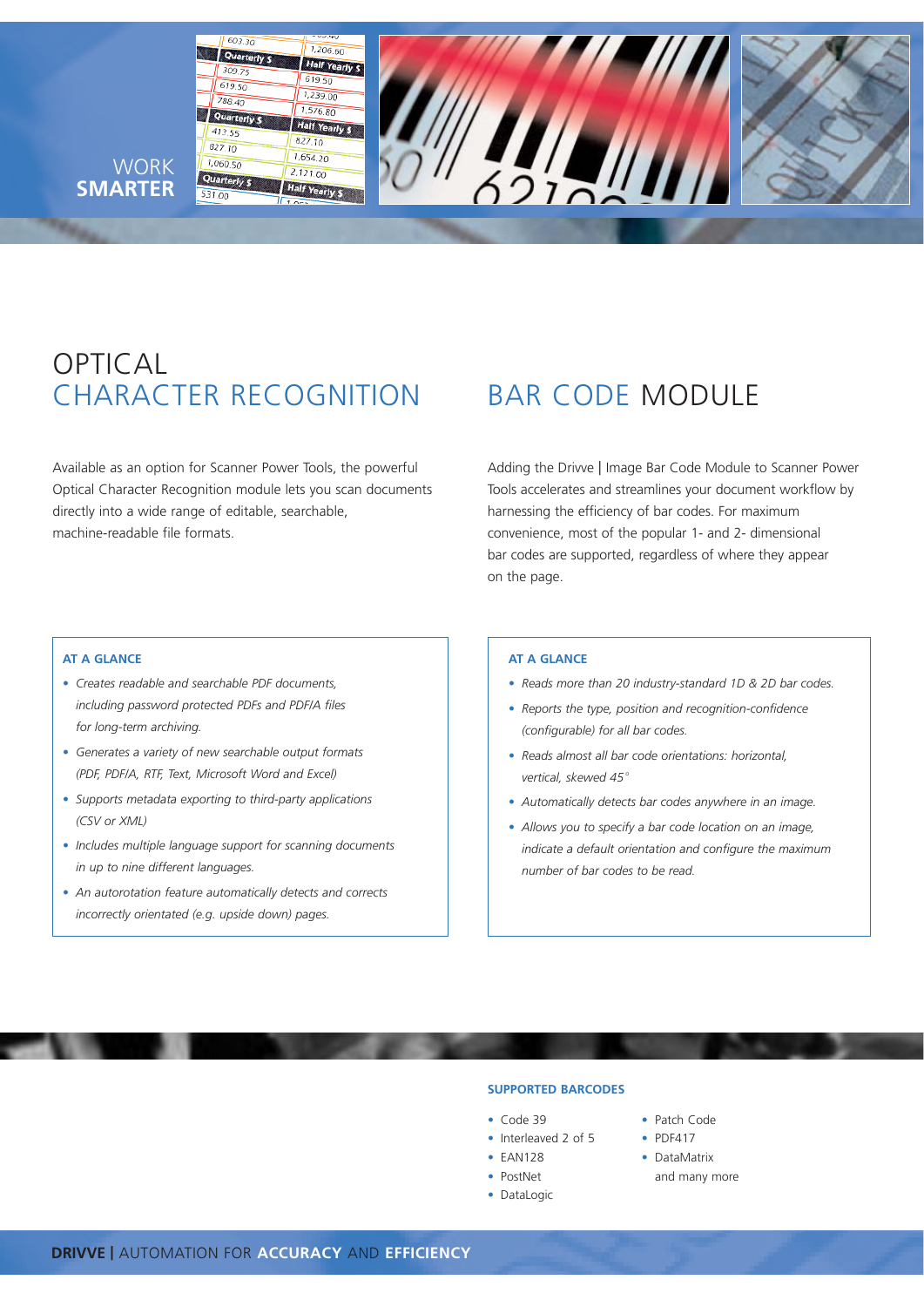

## UNIVERSAL DATABASE CONNECTOR

The Universal Database Connector of the Drivve | Image suite of software lets you integrate Sharp OSA-enabled MFPs with almost any commercially available database. Now you can access your customer database and retrieve information direct from the MFP's front panel.

You can scan documents, annotate them, and send them to any network destination - indexed with information pulled from your database - all in a matter of moments, without once having to return to your desk.

#### **AT A GLANCE**

- *• Lets you interact with and retrieve information from your database, direct from the MFP's front panel display.*
- *• Uses SQL (Standard Query Language) for broadest compatibility and ease of integration.*
- *• Lets you add metadata to documents as you scan them.*
- *• Fully customisable menu on the MFP's front panel display for extra operator convenience.*
- *• Information pulled from the database can be used to populate a scan's index fields.*
- *• Supports industry standard outputs (ASCII, Text, CSV, XML)*
- *• Supports ODBC (Open Database Connectivity) and LDAP (Lightweight Directory Access Protocol)*

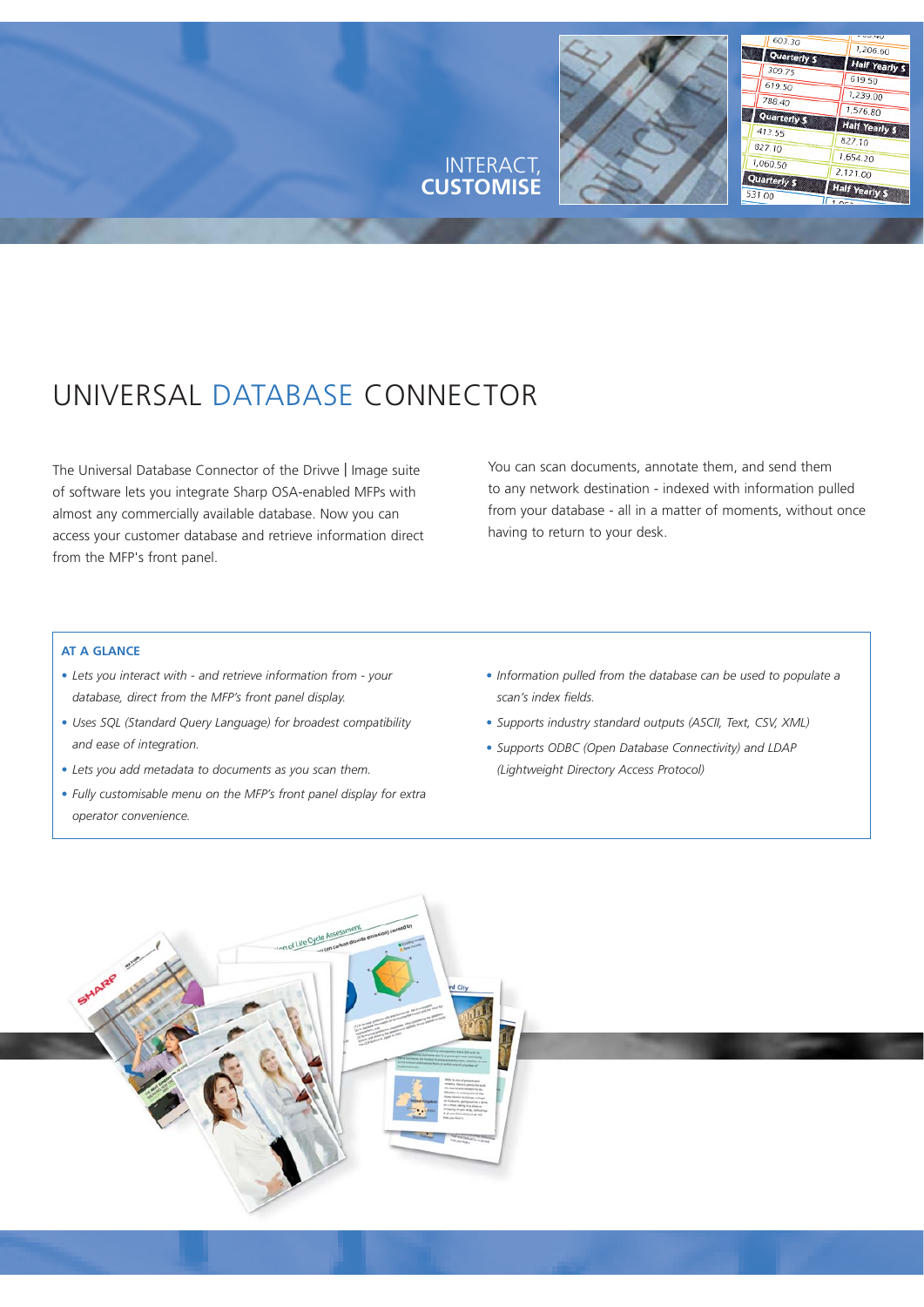

## EMAIL | FAX CONNECTOR

The Email | Fax Connector supplied with Drivve | Image uses industry standard protocols to integrate perfectly with standard email servers and selected fax server products, making it easy to scan directly to anyone in your list of contacts, while leaving a copy of the scanned image in your personal 'Sent' box\*.

#### **AT A GLANCE**

- *• Seamless integration with standard email servers, including Microsoft™ Exchange.*
- *• Access global and personal address books direct from the MFP and scan to multiple 'To', 'CC' and 'BCC' addresses.*
- *• User access can be limited for enhanced security.*
- *• Works with the Universal Database Connector to pull email addresses from your corporate databases, which can then be used to send external email via an SMTP server.*
- *• Places a copy of sent email in the operator's personal 'Sent' box\* for confirmation.*
- *• Can be used in conjunction with Scanner Power Tools.*
- *• Supports LDAP (Lightweight Directory Access Protocol).*
- *• Uses standard SMTP protocol, including authentication.*
- *• Lets you email and archive a document in a single step.*

\*requires Microsoft Exchange 2000/2003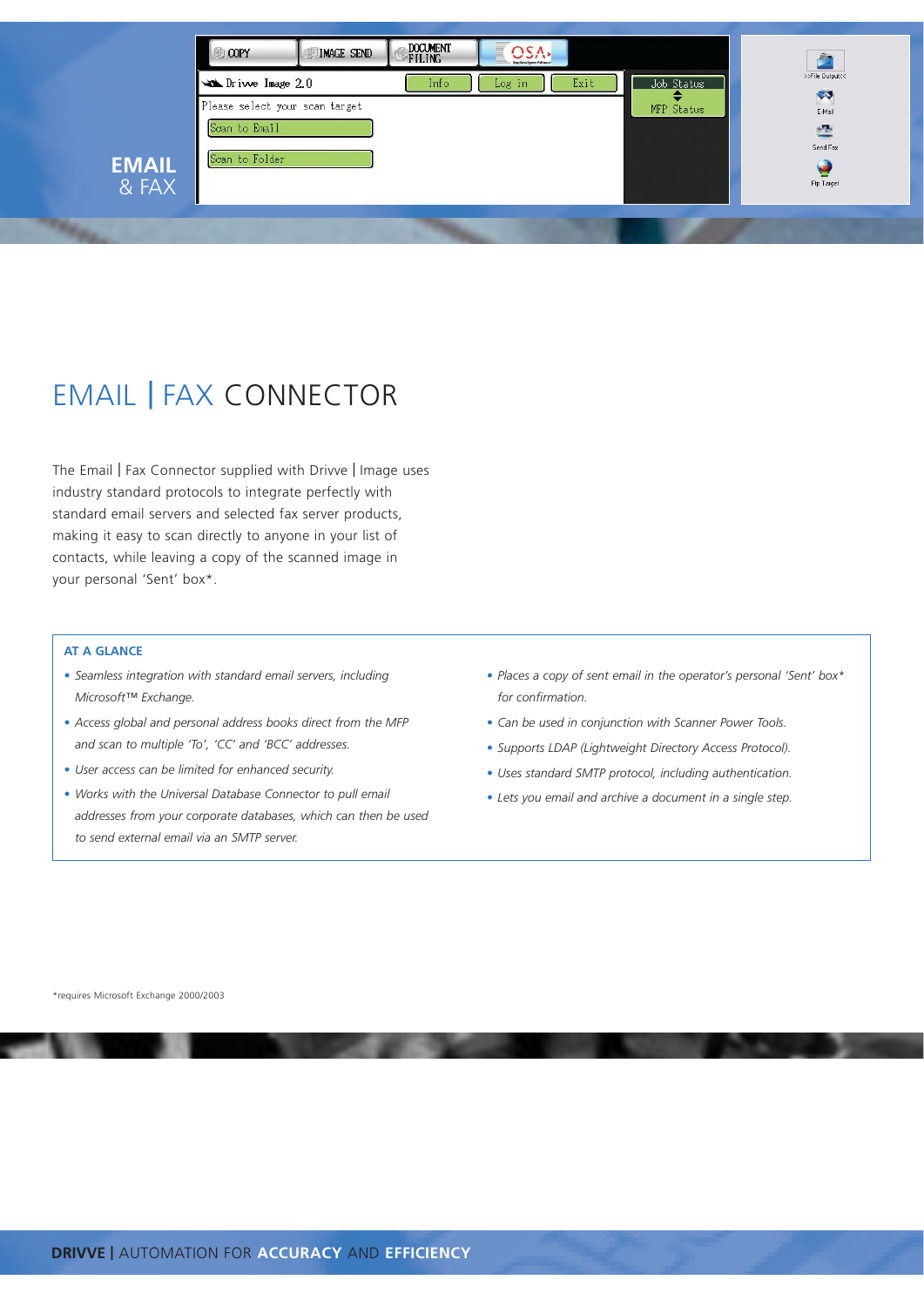

### **SHARP OSA:**  A NEW WAY OF THINKING

Everything that you've read in this brochure is possible thanks to Sharp OSA. It's a development platform that lets our technology partners, like Drivve, transform the office MFP into a gateway to the rest of your business.

That's why our latest generation of MFPs can do much more than simply print, copy, fax and scan. With Sharp OSA, the new machines can give you instant, walk-up access to your networked applications for faster, easier and more efficient workflows. It's a step change in office productivity.

#### **Automation for accuracy and efficiency**

Sharp OSA is ideal for automating and streamlining repetitive tasks such as document scanning, indexing and filing - for extra efficiency with fewer errors.

#### **Easy integration and effortless deployment**

Sharp OSA applications, which use industry-standard protocols and interfaces, are deployed across the network for fast, trouble-free integration and support.

#### **A superior return on your investment**

Sharp OSA-enabled MFPs make it easy for everyone to achieve more. They're not the end of the document process; they're at the heart of the information workflow.